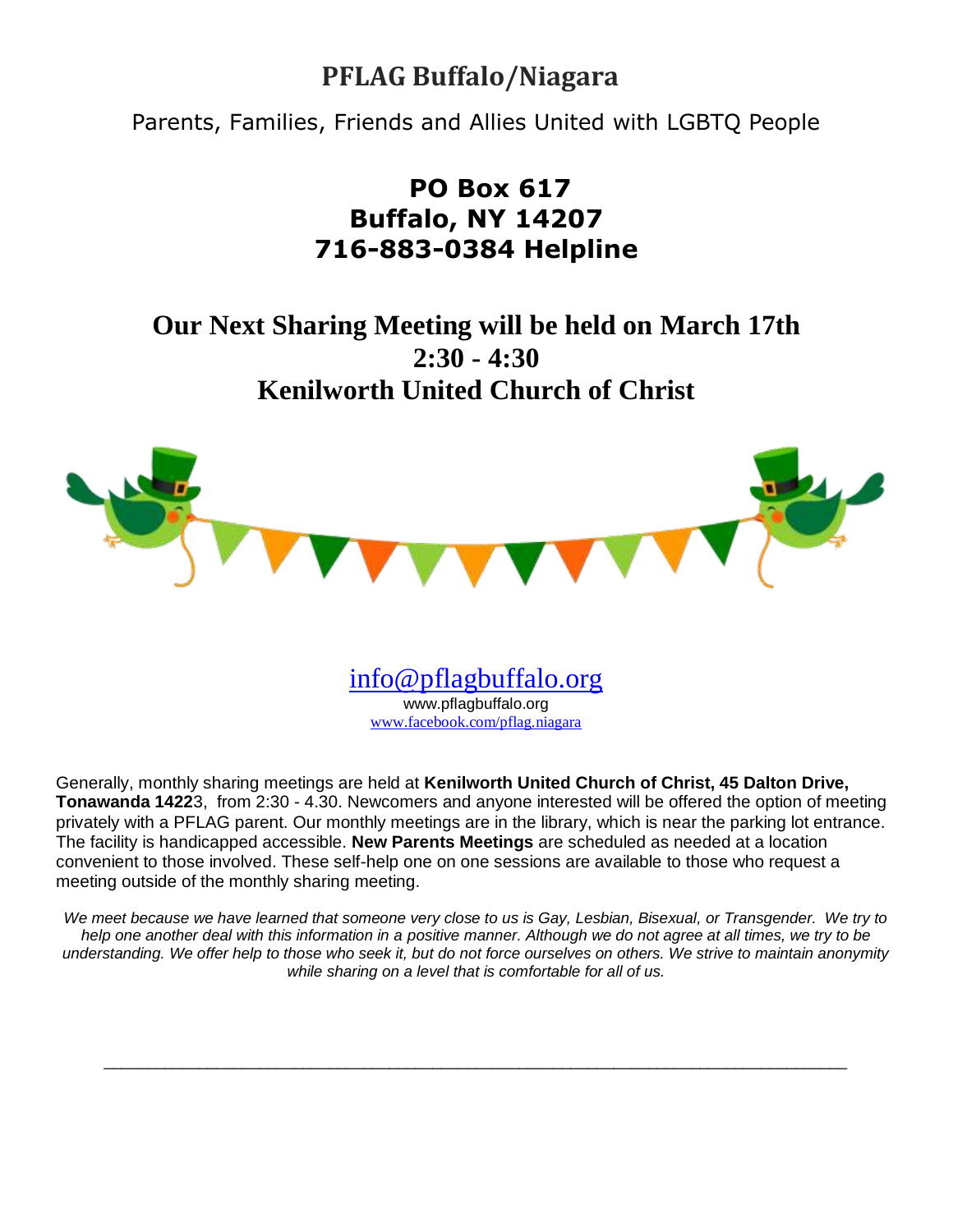# PFLAG News and Updates

 PFLAG Buffalo/Niagara will be attending the Gay and Lesbian Youth Services (GLYS) Gay Straight Alliance (GSA) Conference on March 27 at West Seneca East High School.

 It is an annual event for LGBTQ youth and allies who are members of their high schools' GSAs. It is a very fun and important day or our teenagers. We been a part o this event in various ways over the years. This year, we will have copies of our scholarship applications, *The Marvin J. Henchbarger Scholarship* and the *Mary L. Hewitt Scholarship,* to give to attending seniors.



 Each scholarship is worth \$500.00. The application is attached at the end of this newsletter and will also be on our website and Facebook page. Please pass the word and the application!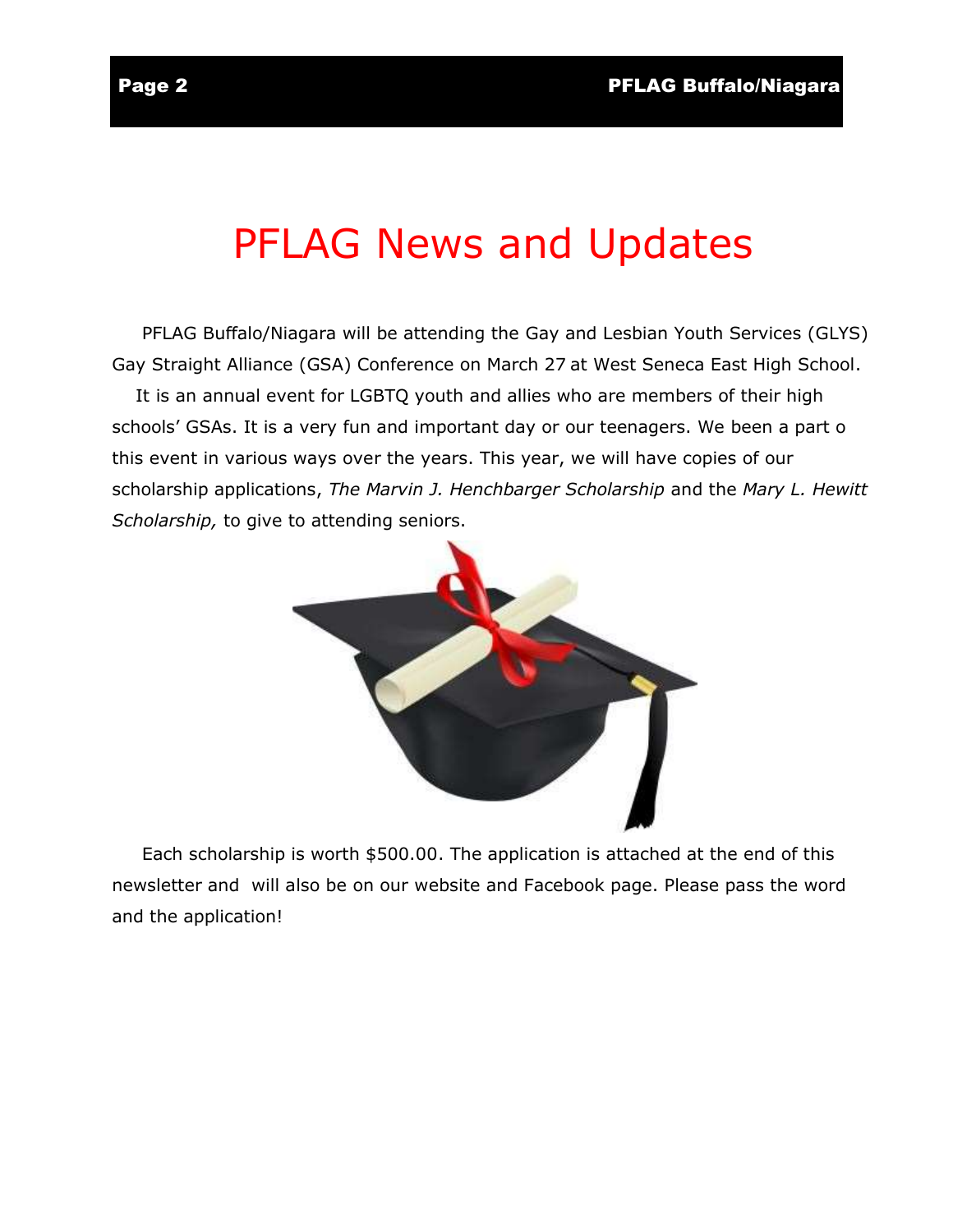**We share this article to help parents in this cyber age where bullying and other harmful behaviors occur regularly online and on phone apps. We hope you find it helpul.** 



*17 APPS THAT COULD PUT YOUR CHILD IN DANGER Escambia ( Alabama) County Sheriff's Office February 14*

 As children get older and become more independent, there are a variety of apps that parents should be aware of when deciding what to allow a child to install on their devices. We need to pay attention to who our children are chatting with. There are people out there trying to destroy those that we are trying to raise.

 There are apps that CAN be dangerous and CAN expose your children to a range of things from bullying and unwanted sexual messages, some apps CAN even give strangers your child's location.

*Here are a few things you can do to help protect your children:*

- *Approve every app on your kid's phone*
- *Check privacy settings*
- *Talk with your kids about phone use, apps, and social media*

*• Find out what apps are popular in your area, different apps catch on in different areas.*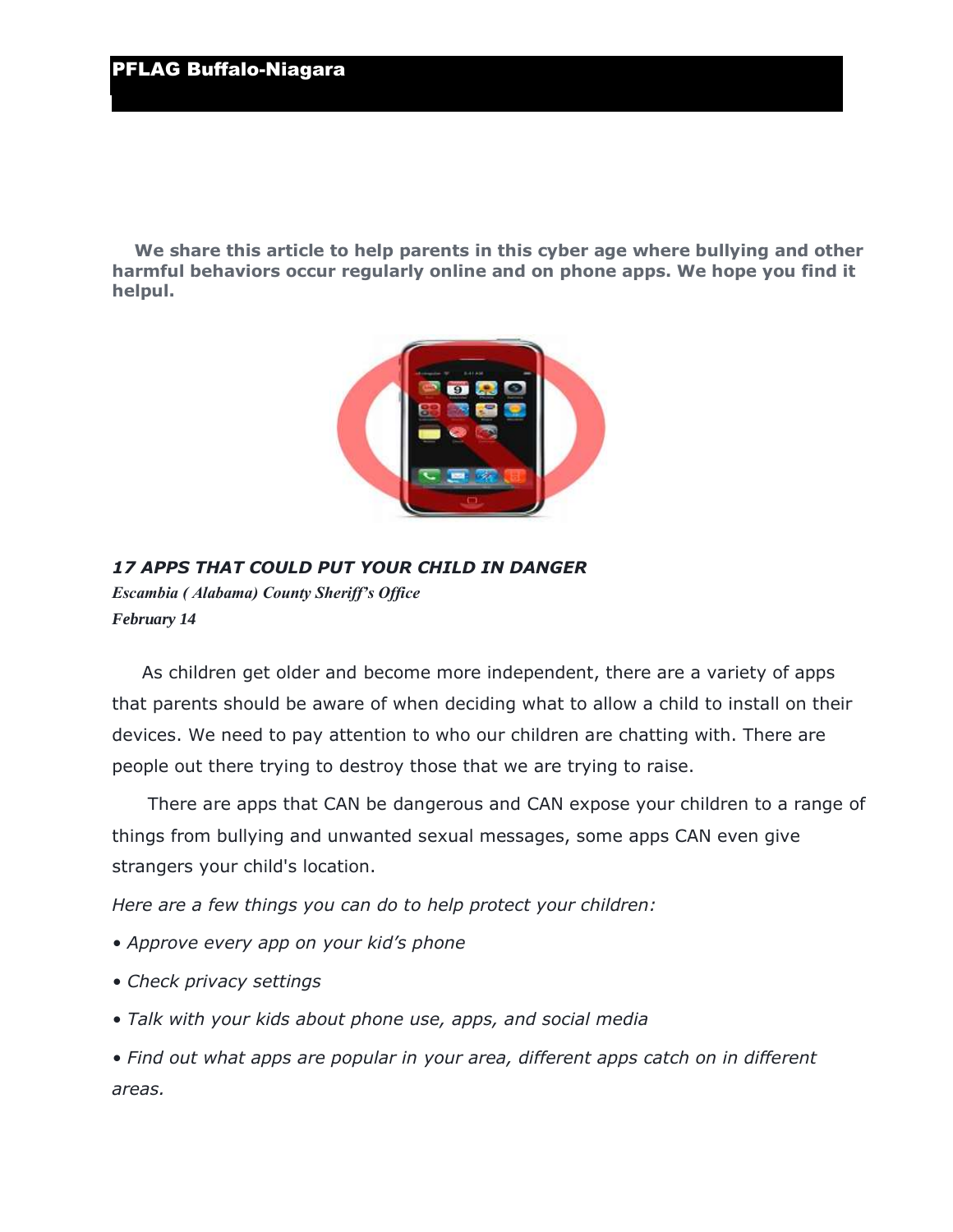*• For parents who have very young kids with cell phones, there are accountability software and apps that can be used and set up on their phones to help protect them.*

*• Talk with your kids and tell them the importance of not giving someone else such as a stranger or someone they THINK they may know, their own address and personal information. (Do your children really know that person they are befriending on social media? Is your child showing signs of being bullied or bullying others after using their cell phones or at any time.)*

*• Parents should be aware that kids may be able to get around parental settings by accessing Public WIFI*

*• These are only a few, there are many others and we will try to add some helpful links below to help you learn more*



### **Here are some of the apps:**

**BUMBLE** is similar to "Tinder" (which is a popular dating app. But this app requires women to make the first contact. Kids use Bumble by creating a fake account by using a fake age.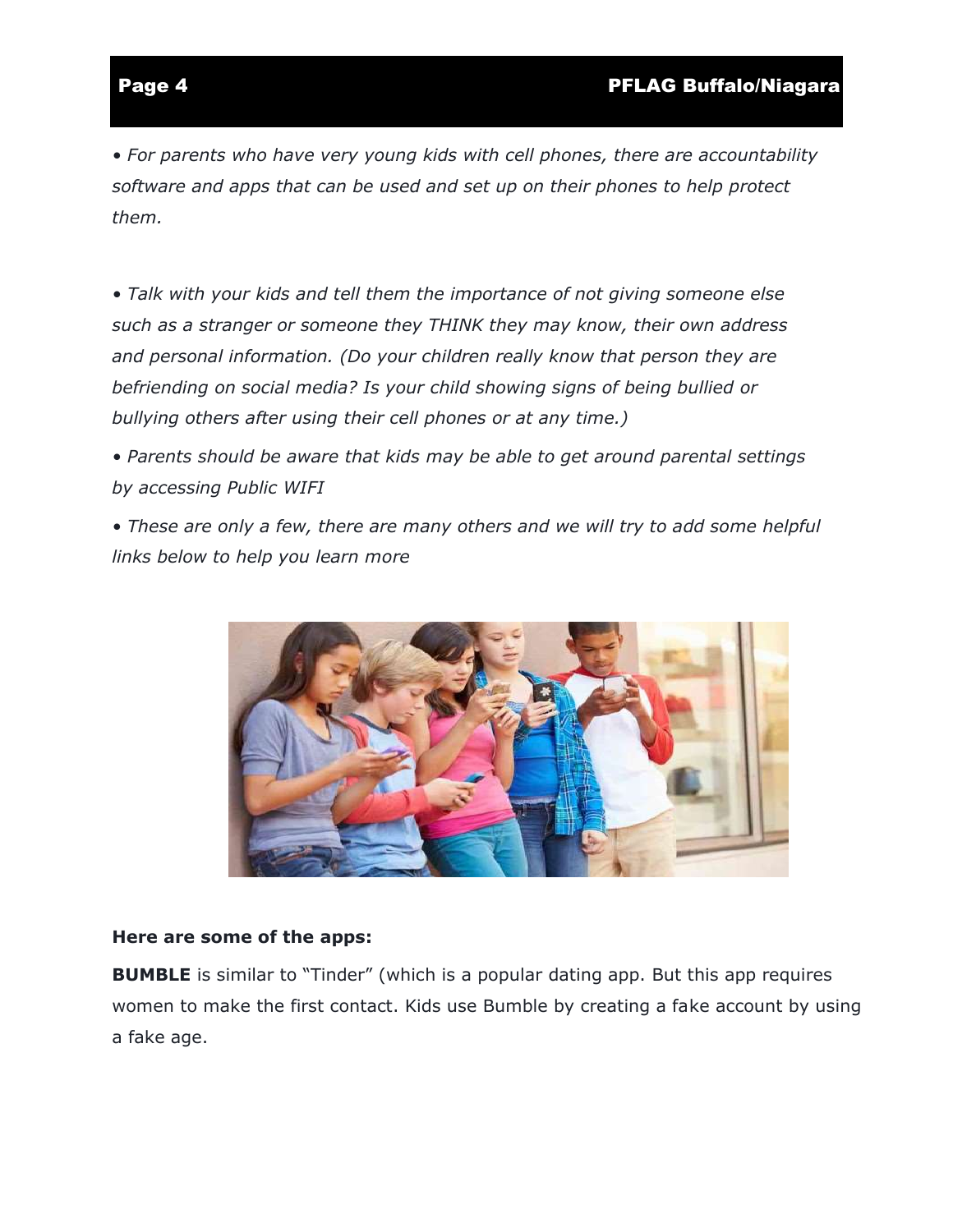**LIVE.ME** is a live-streaming video app that uses geolocation to share videos so users can find out a broadcaster's exact location. Users can earn "coins" as a way to "pay" minors for photos.

**[ASK.FM](https://l.facebook.com/l.php?u=http%3A%2F%2FASK.FM%2F%3Ffbclid%3DIwAR3IQDne3XyolZTFf9y7XsJTvjP0gD6bv3rR69tNVI4lD8wJLIIGWoEBnpY&h=AT1VX3f7f3yVVq1gEJk4zYZPD6aa3DkBMfPUzXfPdusFbuu1uY4vI-WrdEwsXLBiNhSbGTw7iLMDV_Hg0SIS54GoK8uYh-NR9qspR4HHrBxoKIsMZdWT6mmVgNEMK0C2qcrnuF_WHcyqJYgNpPr7ci4zbbfSlccrkfAwA1l1KY_CUijScGVnnqKPuHp_IQ5uZjSkFayToWiBHqs6y2QsI8FP9V7lZJQxrd7myGeZYOinVrSQJKNXmXfGy7rcHitDuDBz_c9RytylVjtFxSwAGhSWeNTuc2seOvoU5a8yezF9VQQzFf8pivgs_4LS1VfHBwF6xzP1hwD9PNhSWCWrA7mHlT-t5w07byH15ppx8zUUduSRvU2ONW3MCQP6arYyrqvwmtmbzKVvCCsYHHiVCL9rlt0P9tTXl4mzMm-6GoFuv8yYxOedwXUdHYF-uh_VniGRGCyk3r3ASBr1Se8JaB4ZEnc7oISm1v6pXQ9PeTsEF2lMFnkY0V3km-Hvp0LfainjDLwHGBj2KDPK9htFfKhYwVLlwJc9yAC15hT2X3lORlUxW87tXh_Dwhr-1HZ0PPDAXTAIfdDTXyj7YhJeisy9lbhBoQ6ayDeUzwqa98ucAEl6jS6DJMHmW8yXmwsYmKCOpJPtQslTW5f8dqd-JQ)** is known for cyber bullying. The app encourages users to allow anonymous people to ask them questions. ask an anonymous question and get an answer. This app has been linked to the most severe forms of Cyber bullying.

**SNAPCHAT** is one of the most popular apps of 2018. While this app promises users can take a photo/video and it will disappear, recent features including "stories" allows users to view content for up to 24 hours. Snapchat also allows users to see your location.

**HOLLA** is a self-proclaimed "addicting" video chat app that allows users to meet people all over the world in just seconds. This app is similar to the Random Video Chat apps. Reviewers say they have been confronted with racial slurs, explicit content and more. To learn more, you can check out this link here: [https://braveparenting.net/random](https://l.facebook.com/l.php?u=https%3A%2F%2Fbraveparenting.net%2Frandom-video-chatting%2F%3Ffbclid%3DIwAR1AzvmtvXHXgh4Ot-hXawWn8XNXs6Bm5a5qdfNY5U2ne_gkSKkqAKo9inM&h=AT0RZuUtel07NcOTpbMbd3vtKkAs512WcWkKsPtH30GBRHAb-OJOdb2eW1hZDdsLX8rgDp4k9e1GpmBEuaMYX8CMWAAA6lHjJCXMovpqR5dNHkeJd2e6D_XAuyJ3GUZqlhoqwKX8vuKJzvd1JFls96S4aXwDKlJpzz7_txjTDHpGRl9930EgZYqX3WMFYxFeu4IUO9-NIi8bkAdDpv6y5Bv-I2EfXmS1f9EPjLxA4N5aozZ0JtQJFcvItHh2N9WbPbb5pRxB_WamB2AVx2hCU7T_jlhUlz27mIr_CSIM-eFM33_ULKBBNo-zxM-gFngHp55CF5Rv4qrb_guIATjlUzg-Gjeo64GUAMWwwA_4E_XbT8wBIZFSPRbdoLjDhxtd2ewaQasOjgQBirX3Q_1zQgCJhhkJcaH0O601FV-RZKYyDrZlXY6zamNkSgM3vB7Npq6zfHKMYLKrqMe-v9lILPKw9U2Oi0FlcG_OOoxnOWliPvPucZgrIH8SSSwTcplgDJb5DF8nBk_LiShdfuHPBrSAqJu9yEpG0BJWv0ABRcRykRQB9YduSugu28V6-QzZGcsAhXKP7uPJQbcvKK7TWymaSVtiaGkGsr63TFU3QA1FqLs9Pe93gH0-huT879x4wzykFiL6A8TwcbWlK7MfGg)[video-chatting/](https://l.facebook.com/l.php?u=https%3A%2F%2Fbraveparenting.net%2Frandom-video-chatting%2F%3Ffbclid%3DIwAR1AzvmtvXHXgh4Ot-hXawWn8XNXs6Bm5a5qdfNY5U2ne_gkSKkqAKo9inM&h=AT0RZuUtel07NcOTpbMbd3vtKkAs512WcWkKsPtH30GBRHAb-OJOdb2eW1hZDdsLX8rgDp4k9e1GpmBEuaMYX8CMWAAA6lHjJCXMovpqR5dNHkeJd2e6D_XAuyJ3GUZqlhoqwKX8vuKJzvd1JFls96S4aXwDKlJpzz7_txjTDHpGRl9930EgZYqX3WMFYxFeu4IUO9-NIi8bkAdDpv6y5Bv-I2EfXmS1f9EPjLxA4N5aozZ0JtQJFcvItHh2N9WbPbb5pRxB_WamB2AVx2hCU7T_jlhUlz27mIr_CSIM-eFM33_ULKBBNo-zxM-gFngHp55CF5Rv4qrb_guIATjlUzg-Gjeo64GUAMWwwA_4E_XbT8wBIZFSPRbdoLjDhxtd2ewaQasOjgQBirX3Q_1zQgCJhhkJcaH0O601FV-RZKYyDrZlXY6zamNkSgM3vB7Npq6zfHKMYLKrqMe-v9lILPKw9U2Oi0FlcG_OOoxnOWliPvPucZgrIH8SSSwTcplgDJb5DF8nBk_LiShdfuHPBrSAqJu9yEpG0BJWv0ABRcRykRQB9YduSugu28V6-QzZGcsAhXKP7uPJQbcvKK7TWymaSVtiaGkGsr63TFU3QA1FqLs9Pe93gH0-huT879x4wzykFiL6A8TwcbWlK7MfGg)

**CALCULATOR%** is only one of SEVERAL secret apps used to hide photos, videos, files and browser history.This app looks like a calculator but functions like a secret photo vault. Here is how it works, it is actually a functioning calculator.

 You will be able to type in numbers and do normal calculations on it, however once you type in a passcode and then press another key such as the percent button, the app will then unlock and reveals a vault of secret photos or video files. There are other apps just like this that have an icon that looks normal, but it is a Hidden Icon or some other app or etc.

**KIK** allows anyone to contact and direct message to your child. Kids can bypass traditional text messaging features. KIK gives users unlimited access to anyone, anywhere, anytime.Keep in mind that this app has built-in apps and web content that would be filtered on a home computer. The reason why this app is so popular with teens is because users are allowed to create anonymous accounts and it does not require the users to verify their age.You can read more on KIK on McAfee's website at this link: [https://securingtomorrow.mcafee.com/…/kik](https://l.facebook.com/l.php?u=https%3A%2F%2Fsecuringtomorrow.mcafee.com%2Fconsumer%2Ffamily-safety%2Fkik-messenger-dangerous-app-kids-love%2F%3Ffbclid%3DIwAR3yYa4XRven6B_f0gZmAlZG8DmM0lhLsaipXIJz-R3_vVRuwZAYRheul6k&h=AT2eHflTDOTmw6dPsbNgHEM9huFDg-PRmutA4_v1em3W3zfqu-r5EdT4-R01u-JQR2NC5XhNG59wDkjneKH2fJ8Fp7AvaN1KpvdQA4wnKjn3vMe6Zc6BZYClC0YtQUlM7Dno7ErpKGKW_Ir45nUarqBQYxiHFY7_zepNOPaKi9rRM3pemd0N5hJTsQhdtUfY4M_7hxDnFmURTOhiQzgQYE4Q2SSHkB7wG4mEfrXvnrRBF-xp_e1LubdqRYVkHeXVpXZsy3ui-O7G299oJnRaRNuzjkABM0cu8TG3Qlv8BHFbjK8-AtDiQLY8brdFKnxTS_NPbproBffuQ9DMSM5ZWsjFS2nlDUSwic1wrtez51f_AZsoEcx09V28nOQ0LbCR_LlwJZTBy9S5mEes6kksFck23-0Vln7lY2uNyrCEYo3uy-4lC8DA671CjakgHOJaK-swqWCDVmuiMZMqpRlD36gqYZjttOxDPsQ8kdeqf7MOvO3OTu_qsmnvKqDXeZffDCBlAIL_Dr1BpbWI9NrqIxr8Zf90aqLbyJd3ICEpBO35S3R-VNIo4EcINfH0s2Exm0BTE3je_Ht30OXjwKCq99UGobOMR0iW2mgJuy7nYkJVTOQuRW-2nWa9N8Rv032tN2lgDKOdds_16IGLhTC4QA)-messenger-danger…/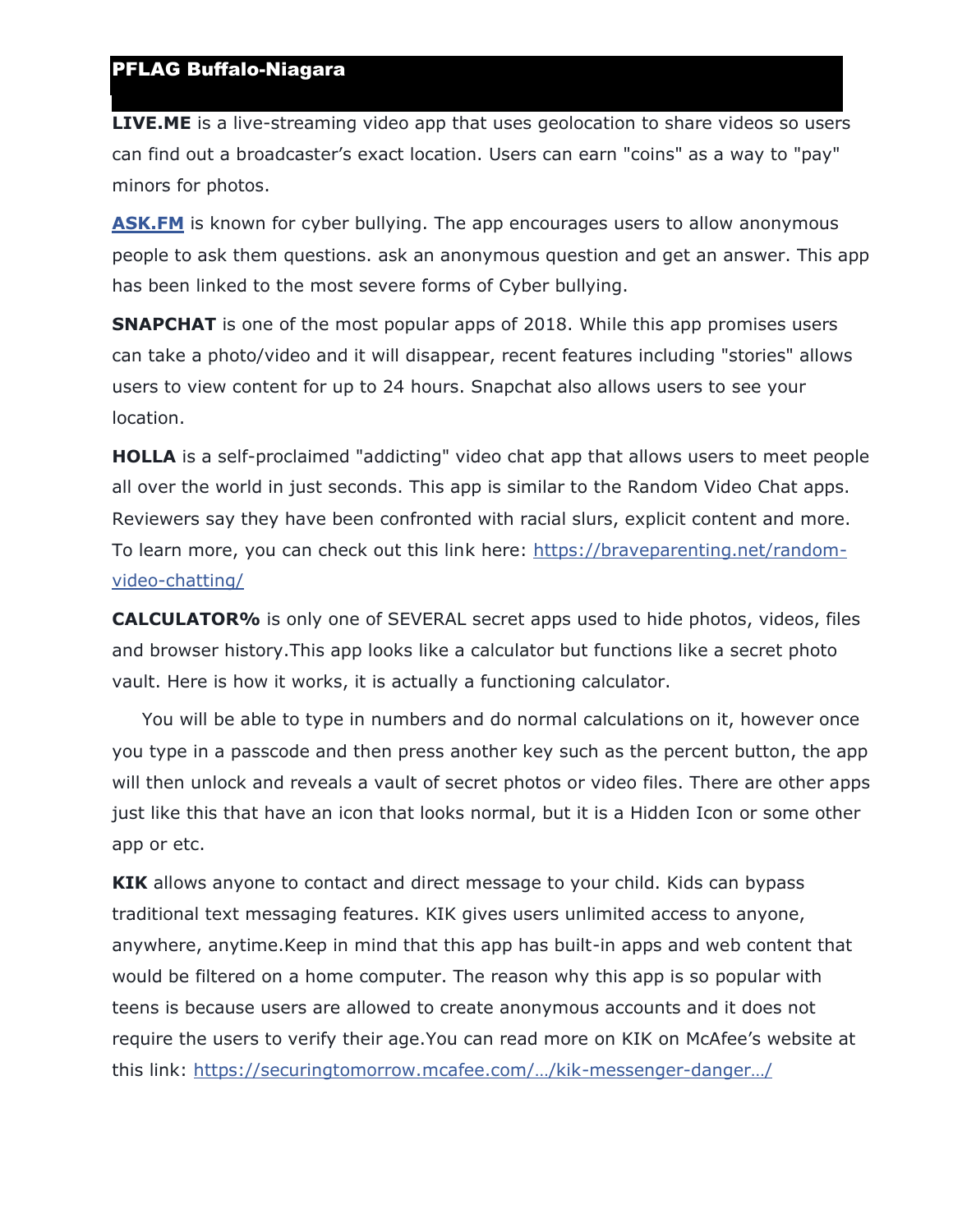**WHISPER** is an anonymous social network that promotes sharing secrets with strangers. It also reveals a user's location so people can meet up. An anonymous app where the creators promote sharing secrets and meeting new people.



**HOT OR NOT** Encourages users to rate your profile, check out people in their area and chat with strangers. The goal of this app is to hook up.

**OMEGLE** A free online chat website that promotes chatting anonymously to strangers

**YELLOW** This app is designed to allow teens to flirt with each other in a TInder-like atmosphere

**BURN BOOK** The description of the app says, " Together We Can Keep a Secret." This app post Anonymous rumors about people through audio messages, text, and photos

**WISHBON**E an app that allows users to compare kids against each other and rate them on a scale

**INSTAGRAM** Photo sharing app where many teens and kids are creating fake account profiles to hide content from parents. Kids also like to text using Instagram because messages are deleted once a user leaves the conversation

**LINE** is another all in one mobile hub for chatting, sharing photos and videos, and free tecting and videos calls. Users decide how long their messages will be visible (TWO SECONDS OR A WEEK) They also can be charged for in-app activities, but that would only be an issue if your child has access to a credit card.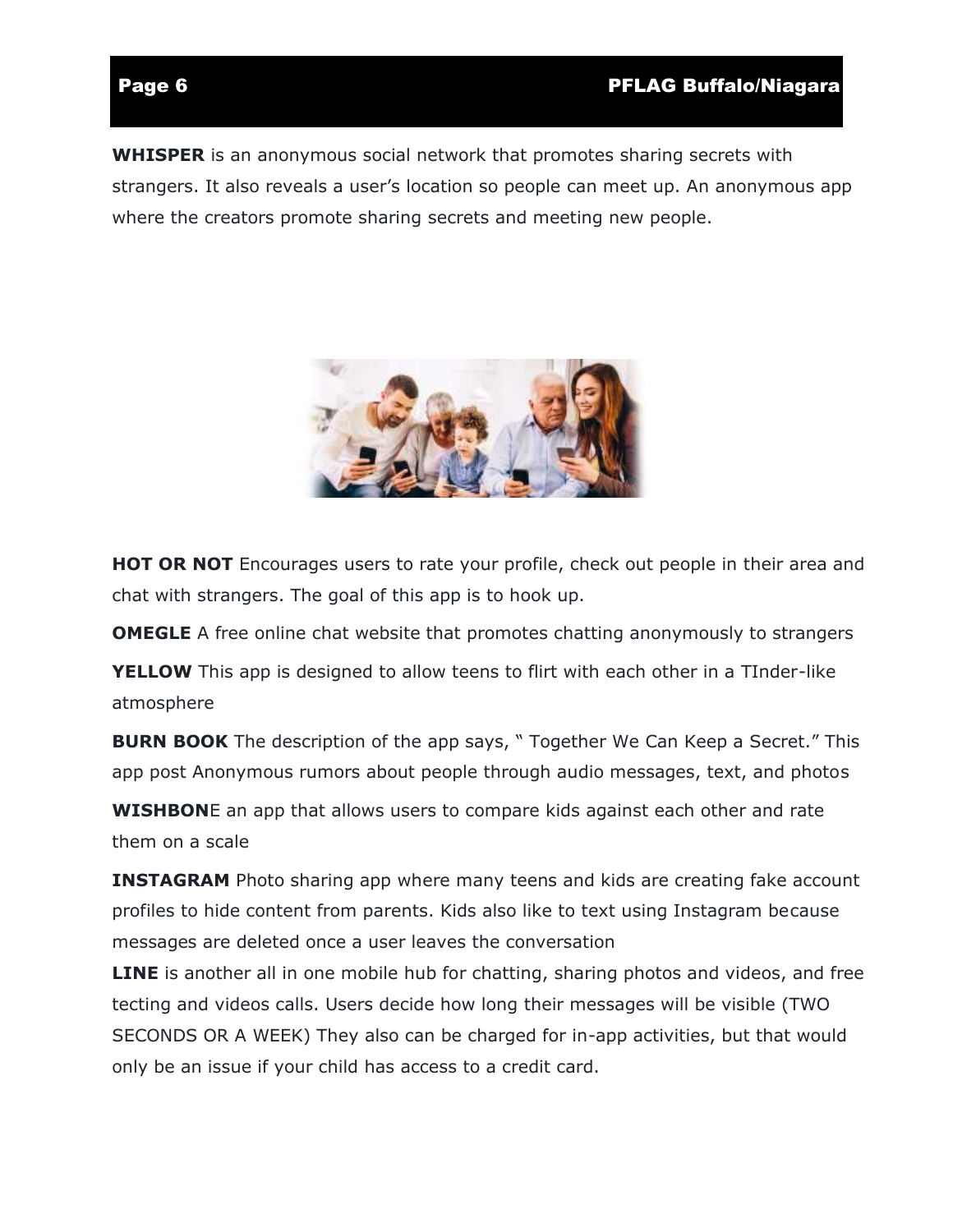### PFLAG Buffalo-Niagara

**VORA** is a dieting app that allows a user to track their fasting activity. The app has a social media feature that connects users with other fasters or dieters. WHILE THE INTENT OF THE APP MAY HAVE ORIGINALLY BEEN FOR HEALTH BENEFITS, IT COULD BE DANGEROUS FOR KIDS PRONE TO EATING ISSUES. (Keep in mind again, there are apps that were created for a great cause or offers a good service, but can end up being unhealthy or dangerous if used the wrong way.)

**HIDE IT PRO (HIP)** app disquised as a music manager, but really it's meant for hiding anything from photos and videos to TEXT MESSAGES and other apps. The name is pretty straightforward in the app store, but on your screen it simplifies to HIP to add to the clever mask.

 The user sets a pin code and can then move files to the app and remove them from the phone (i.e., photos, messages, etc.). This, and similar hidden "vault" apps, helps kids hide inappropriate material from their parents.

 Please know our heart and purpose in this post is to help protect and help YOU protect your kids from danger.

 Not everything online is evil or dangerous, nor does danger lurk behind every new application that comes out on the market or app store.

 KEEP IN MIND THAT NO APP POSES A DANGER IN AND OF ITSELF, BUT MANY DO PROVIDE KIDS WITH AN OPPORTUNITY TO MAKE BAD CHOICES AND MANY CAN BE DANGEROUS AND CAN EXPOSE YOUR CHILDREN TO A RANGE OF THINGS FROM BULLYING AND UNWANTED SEXUAL MESSAGES, AND CAN GIVE STRANGERS ACCESS TO YOUR CHILDREN

 Remember, as parents, we need to watch our children's internet activity and usage of social media. Pay attention to who our children are chatting with. There are people out there trying to destroy those that we are trying to raise.

 Parents, you need to be aware that truly dangerous apps exist and are readily available to your children.

 And, if you are reading this as a young person or young adult who thinks this post is condescending,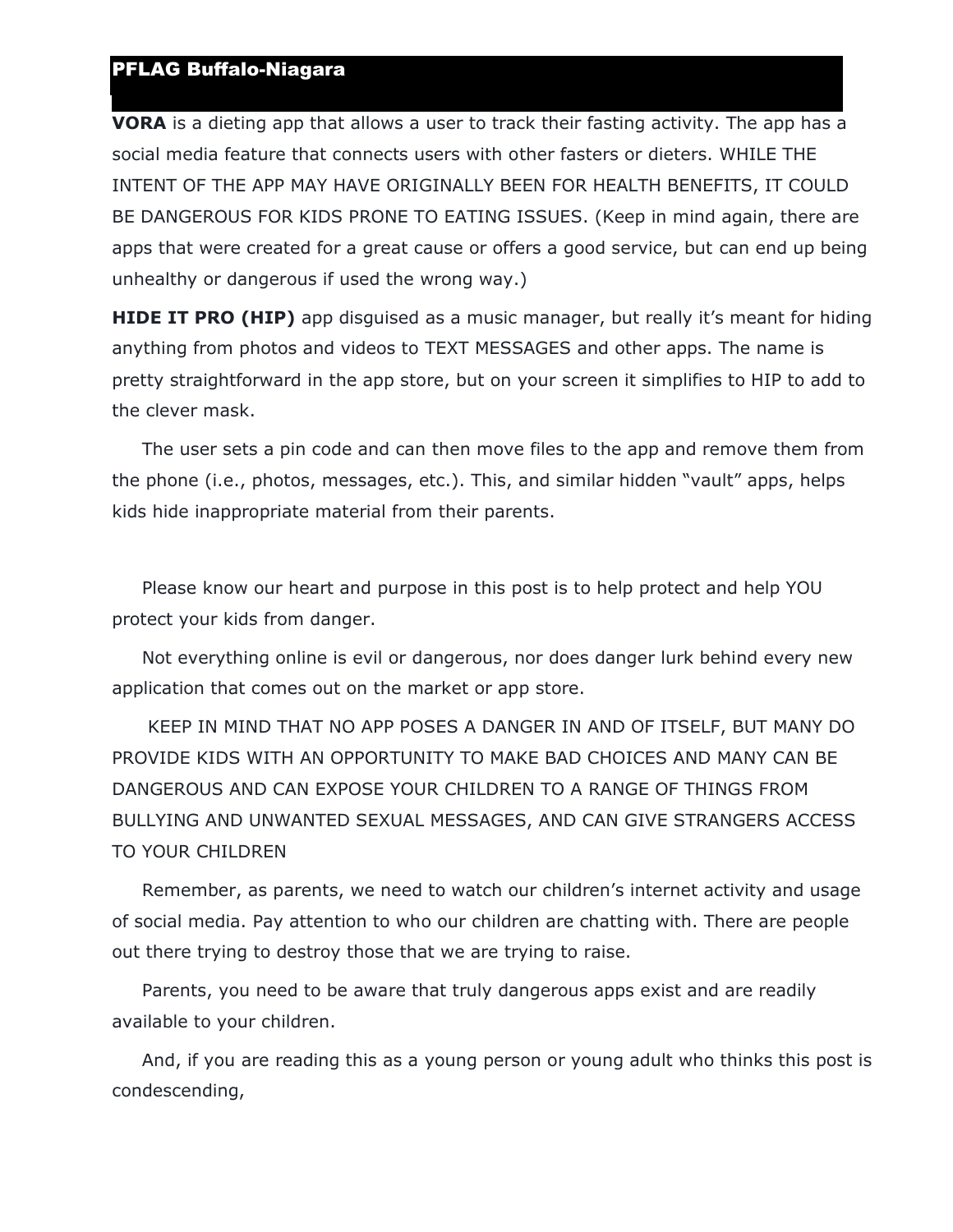Not only can adults fall prey to scams, and other dangers online or through social networking and other type apps, but if we as adults can fall prey to them, how much more could our kids.

 In order to write an article such as this that is intended to reach the parents of potential victims, This post has to be general in assumptions.

 This post is and was not created to offend you. This post was put together to get the message out to someone that could prevent a devastating, life altering event for a child.

### **Here are some other helpful links for parents**

 There are many options out there for parents to protect their kids, not all of them are perfect however there are companies such as Covenant Eyes that provide apps and downloadable software for computers that help monitor websites and activity on cell phones.

[https://protectyoungeyes.com](https://l.facebook.com/l.php?u=https%3A%2F%2Fprotectyoungeyes.com%2F%3Ffbclid%3DIwAR2YvhZIbyuauL_GBxyrTrOZ0RHLjA_5HS5UPG-A_vbBMhmqDaSpFPNS4BI&h=AT0ti7pdQLODx8FEcBrGy7sFkSumecxk0eULbSciJmRWPLQRFxHp5WaxmPhZD2fdd9nLjKK9spKHI_OA0NzGVrcykyzU1267kiBLlvS4uOUZPl5hdRHjHnB6BMF0yBmft2fsdBxxQMoW41LwH4WENd6naeGFA28NMX2FEubYpW6GUEGEgxVXOaAfOow22A0K2WK2KLVahO1QvxscXfC6YLTr8jwzZougfU6M4QK795bMRPMiYd15VUdWA4apDTs7sze-oeyiy1BqxwEBHKc8yckgXNY8O09f02NhcaGtMVuzU3dgmZEtzIK8rCpDDxTG6GoN3uR9cO-24rNy0lRDzV4CmfcsHj_lw_-WvjsvuWwpYCuTF7p3vqYjhh6UXMYvwLJamfRhzfcuXlAa00RP_WAHFHcCDr5KAGLcAEMhGhPwZVP6Ko4k-kGa0GQYI4yc1Sl7ORiwOz9-MN0cDggdY-SBnxSk-yIf3xL7euvVtip-pTsKJdgwYyl0YAH36J1286KxKQ1iKzMg5ZdlPmNrY0MzJ51hCiNVrj1mB-Dp0nGx4BKBiBYyYoK4fKB7QfGg_2_pLGBtxWSInleotpgOEdX6XHm0GaM-IqLS3e5T9Ay2IO5uoDoL1ltzJ2sg1CMSfc7n1wmoeQThNhMDNm3IBQ)

https://w[ww.tigermobiles.com/…/how](https://l.facebook.com/l.php?u=https%3A%2F%2Fwww.tigermobiles.com%2Fblog%2Fhow-to-protect-your-children-on-their-smartphone%2F%3Ffbclid%3DIwAR3obkET-FZu0yxMYiqYujVDICnp8iOTBzrfnF2_bQ0Lw-n_tjj2WXxpv6o&h=AT393n17LV-aDf1kcR_nXcGm2yaenVkiQRaeWJOfbrP8o-mCn5ScwAkIso5e65U7W6PCyoaLilX3SJjMgrSqUF2bFNJkgof7RCq_W3Zr3TlEiLRevXZYi6z0okN8SVhcF2oNdphA7h2VZ3m7RWY7WiunMdMZhB03vTIqHWHDUHl1bx-6xOctpzNUoazY0NYuPUHoplV-LQfocgrZJaO4CmrIfTij-ycfOjFTr8NBKapediVyqEbZctNA4lV_hE8Mzf7U0CaE1l9WQjQm97FG0Zovz4X93iZmhp8lWwUWyTN_rpFS2tI6OmUlyUAqO9CDMB_PkF3qL38iP1m8Cv3DpltEZx4GDxbUSceeG9-XmE44F5BSuQH421KiDA5yqmfAtJgghWO-wz2lDJpaVGGdb-4ljPdMN8_kzcg1d1xWriNdVuu07tZnmS472ij8soFcibv90LpD9KqIvrXDKvKYHw9HQk_dObi52suiZYJ9weF4xvn2qwOflxg71Xj8PIM17GNu75urmsEAfz3GF4QggMhZ8M36PuQp20cZ-Hqn3EWke9lD3OuF1eDCp3UL0dUprZT8kzVLQLuCXn0CiDugIllJpVGo8XODPv9bAsThu6tP2tpBmwl0lSmDIsaWmJHiHqgwRQH1HnVb0IUddJuoBA)-to-protect-your-childre…/ [http://www.chicagonow.com/between-us-par](http://www.chicagonow.com/between-us-parents/2015/03/burnbook-app/?fbclid=IwAR3OymC6b7fYhgf_e63iWlZjq7cnj19YsWHWzjICR6-hEcuQ-ZEchFtHkh8)ents/…/burnbook-app/ [http://www.chicagonow.com/…/teach](http://www.chicagonow.com/between-us-parents/2014/02/teach-kids-to-think-online-in-person/?fbclid=IwAR3Yysu4MuWlzyZ6wxkMYPvNlrUwIj7hJva0lW8MXjpnPbKq-TzzF01NlXc)-kids-to-think-online-in-…/

 Additional Note: You can turn location services, or GPS, off on cell phones by going in to the device settings. This will keep the Apps and photos from posting the exact location or whereabouts of the phone user.

 These are only a few examples of apps that you should be aware about. keep in mind when looking at apps: look to consider whether they have messaging features in them or not.